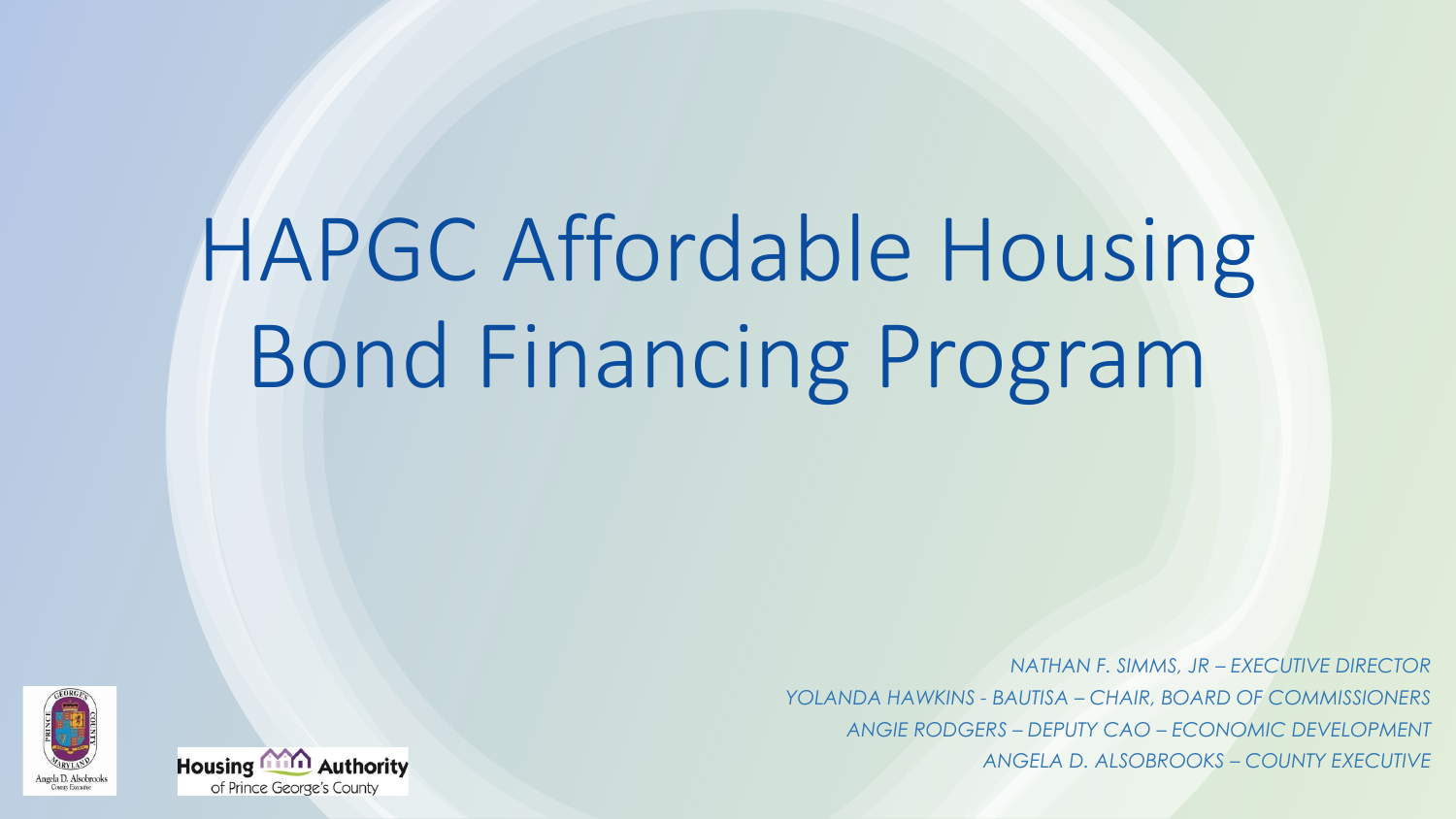#### Relaunch of the HAPGC Tax-exempt Bond Program

"The relaunch of the Tax-Exempt Bond Program is another huge step in our efforts to expand affordable housing here in Prince George's County."

*County Executive Angela D. Alsobrooks*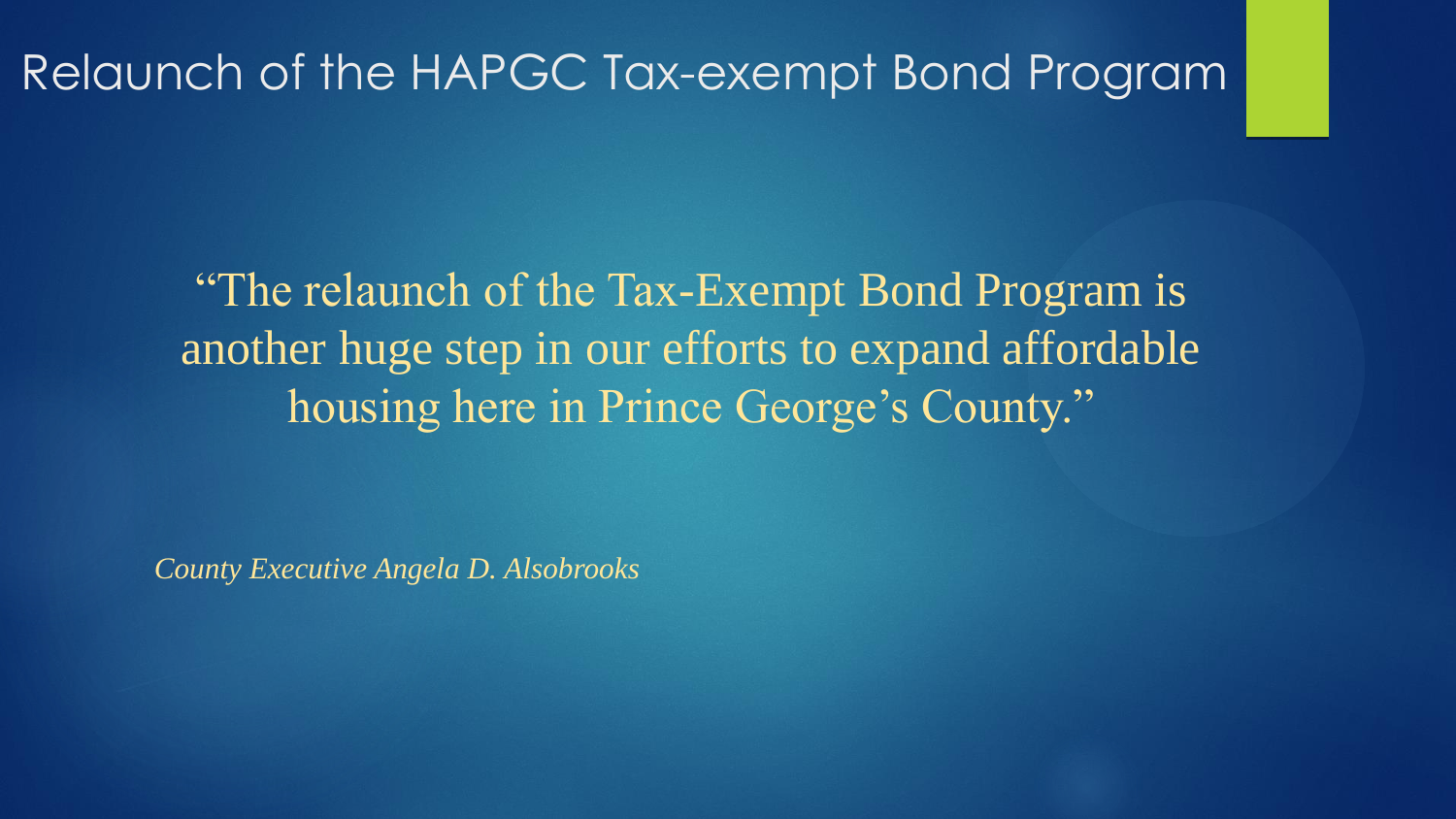# Program Goals & Objectives

Goal:

• To provide tax-exempt bond financing for affordable multifamily rental housing projects, that are responsive to the particular needs of the population of residents, within the diverse communities throughout Prince George's County.

Objectives:

- Promote affordable rental housing opportunities for low-to-moderate income individuals, families, and seniors,
- Provide flexible project financing that supports a wide range of housing types,
- Support the adaptive reuse of non-residential buildings,
- Preserve of existing housing units,
- Add efficiency to the financing process as a boutique financier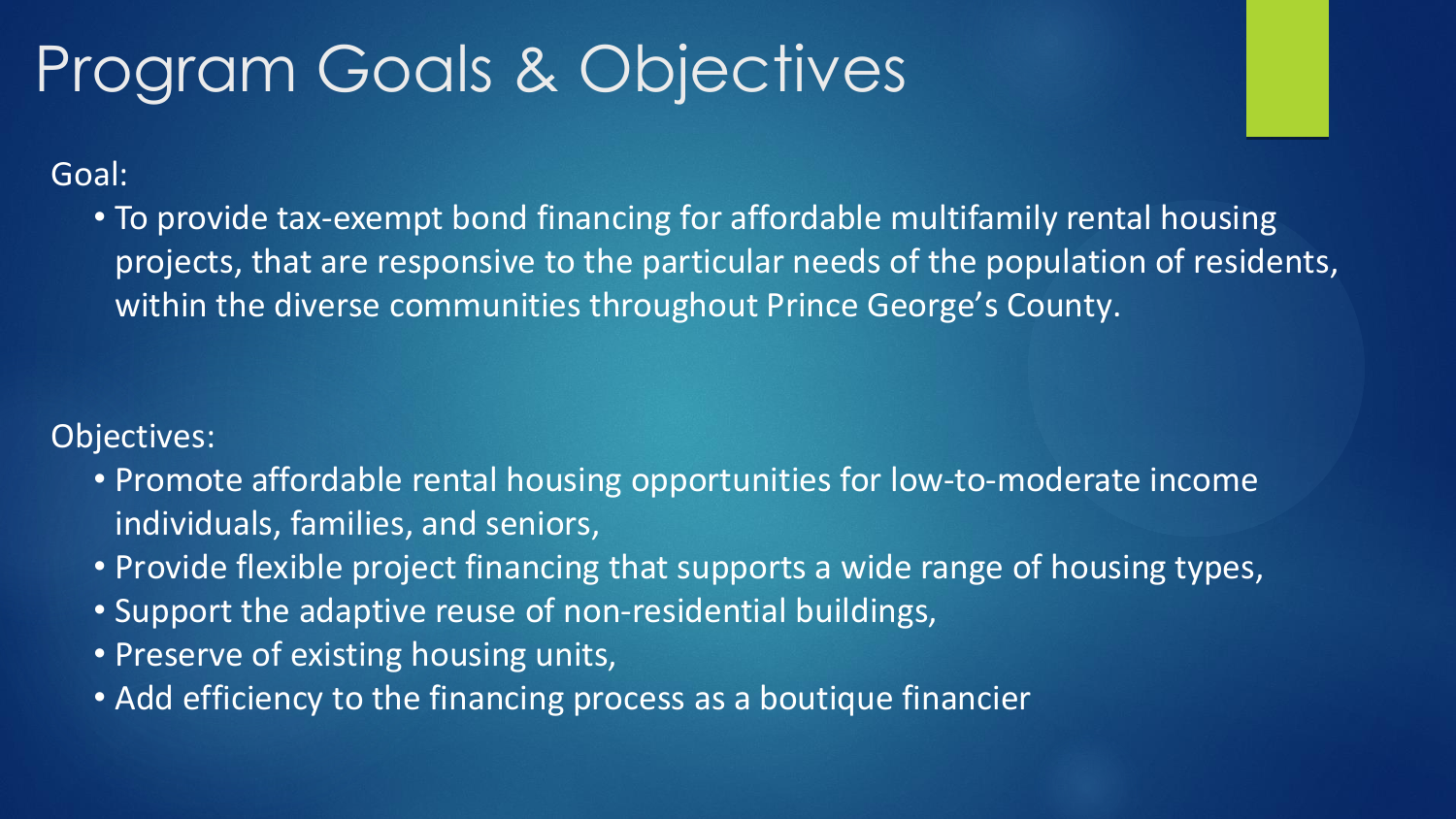### Targeted Areas For Development

- **Inner Beltway** (Older communities inside the beltway where dollars may be needed for acquisition/rehab projects)
- **TOD** (Transit Oriented Development projects adjacent to, or within ½ mile of Metro stops)
- **Opportunity Zones** (Projects in census tracts designated as Opportunity Zones)
- **Designated Development Areas** (Projects in areas designated by the County for future development e.g., Westphalia)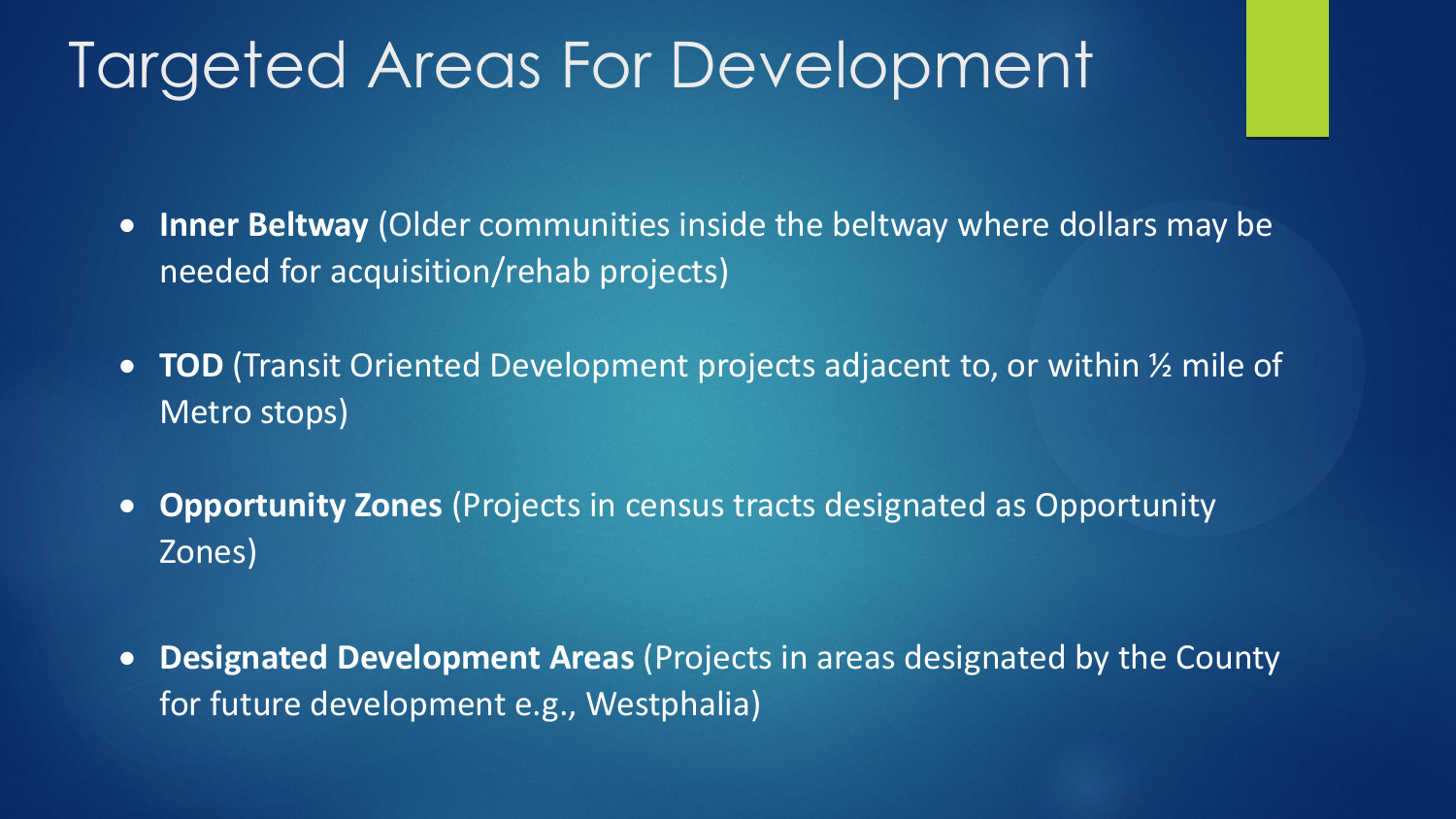

**New Construction**: New construction of multifamily rental housing, including the creation of new units through the adaptive reuse of existing non-residential structures.

**Preservation**: Preservation and rehabilitation of existing affordable multifamily rental housing.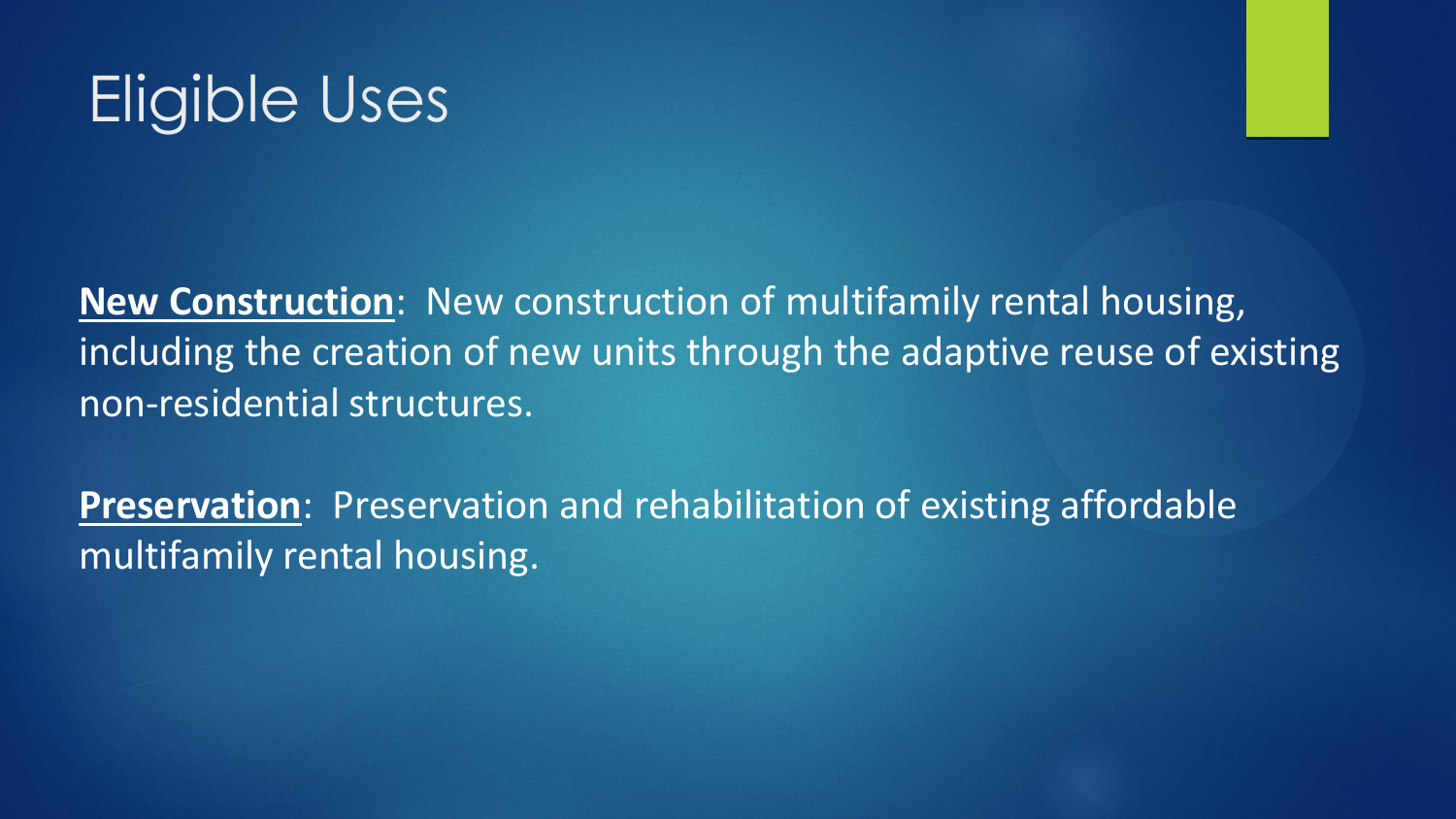# Affordability Requirements

The project must meet Bond/LIHTC low-income set aside requirements:

• At least 20% of all the units must be set aside for very low-income households earning at or less than 50% AMI; or

• At least 40% of the units set aside for households earning at or less than 60% AMI.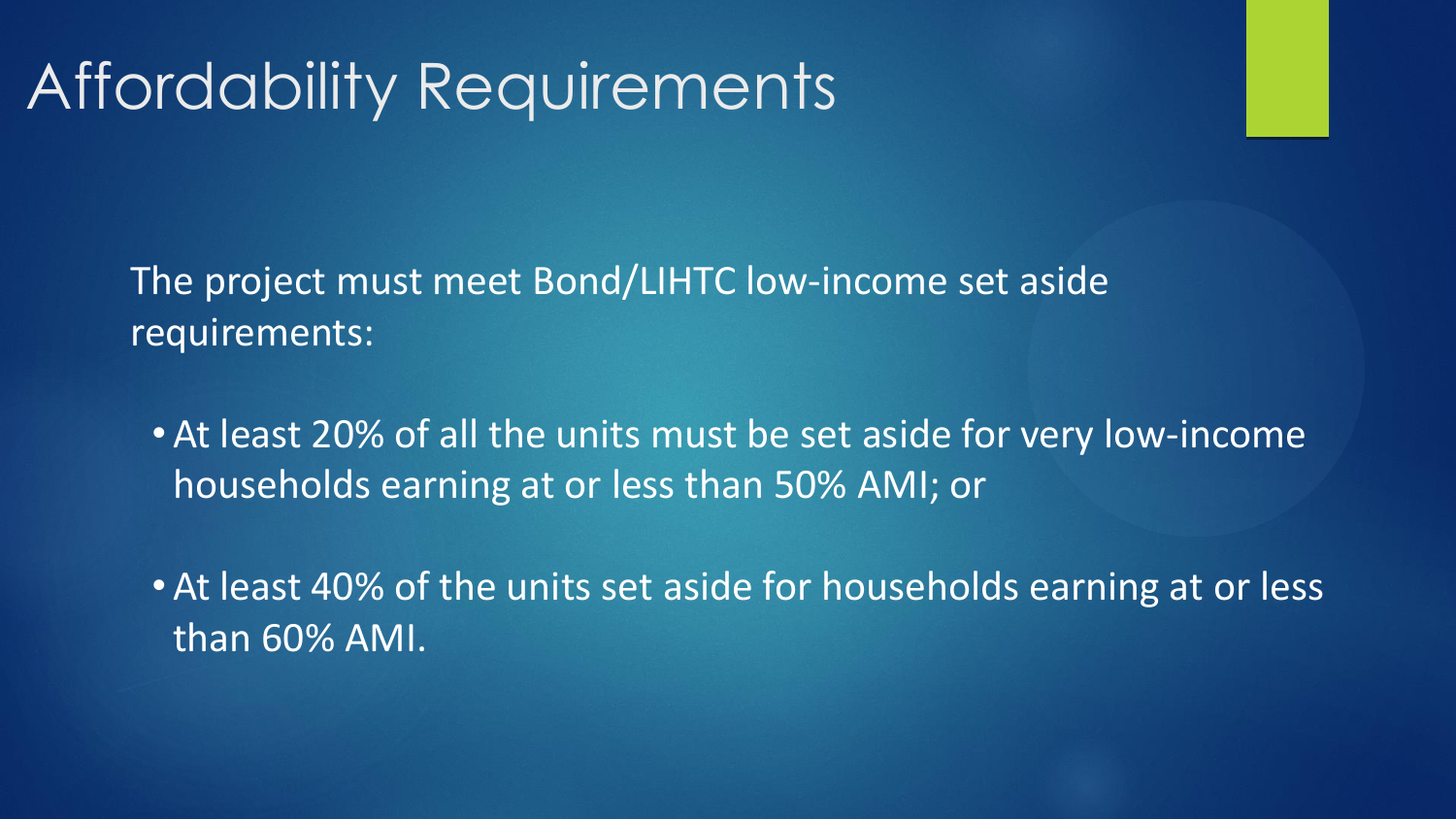# BOND DEAL PROCESS FLOW CHART

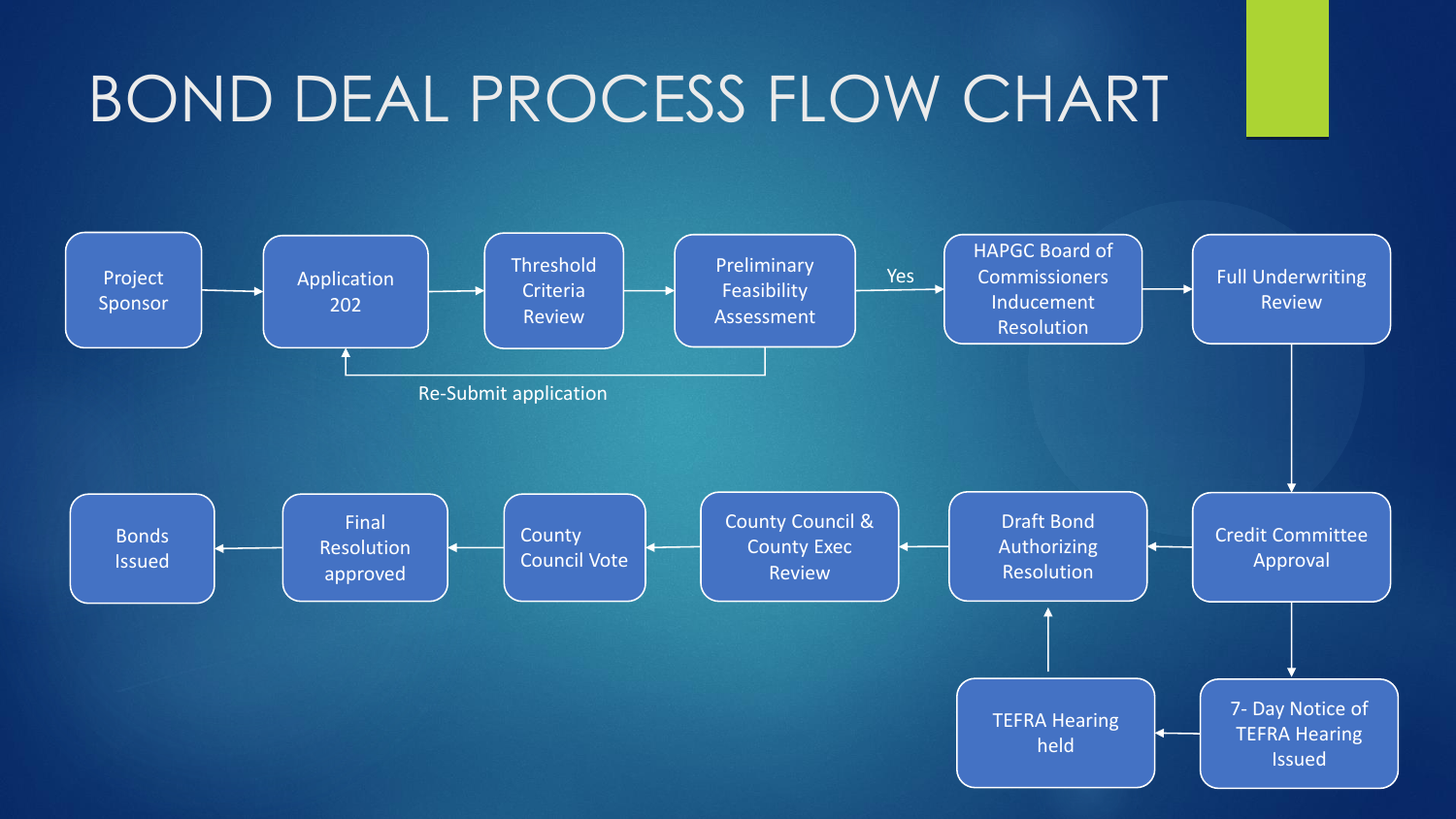#### Bond Submission and Approval Time-Line

- I. Application (Est. time for completion 10 hrs.)
- II. Threshold Criteria Review (Processing time 2-3 days)
- III. Preliminary Feasibility Assessment– (Processing time 3-5 days)
- IV. HAPCG Board of Commissioners Inducement Resolution Passed (Processing time 5 days)
- V. Full Underwriting Review– (Processing time on-going)
- VI. Credit Committee Approval (Processing time, 1 day)
- VII. TEFRA Hearing Scheduled and 7 day notice issued (Processing, 1 Day)
- VIII. TEFRA Hearing (1 Day)
- IX. HAPGC Board of Commissioners Draft Bond Resolution Approved (1 day)
- VI. County Council and County Executive Review (Processing time, 90 days)
- VII. Final Resolution Approved
- VIII. HAPCG Issues Bonds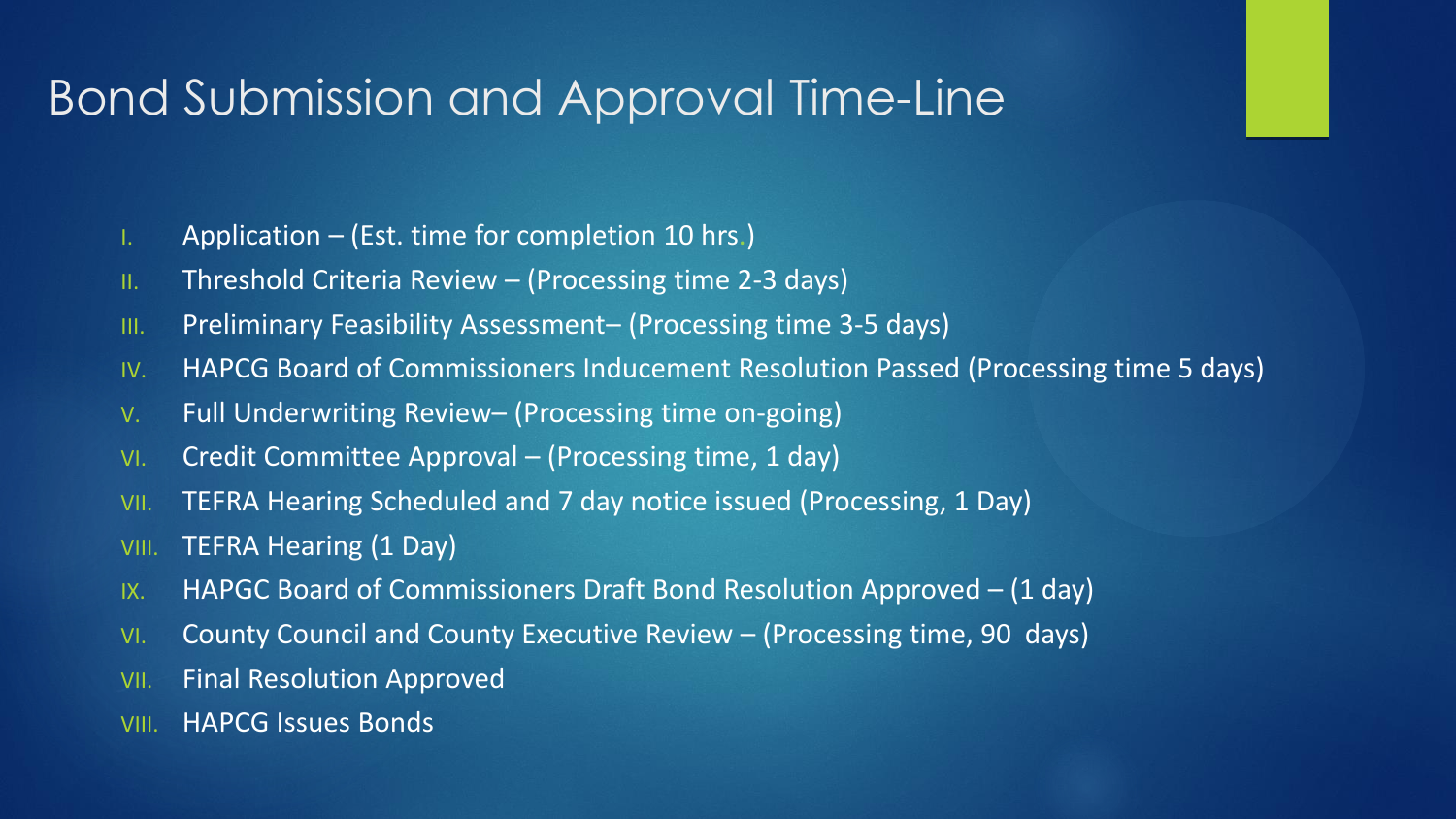# Program Fee Structure

- **Application Fee**<sup>1</sup>: With the submission of its application, the borrower will pay a non-refundable five-thousanddollar (\$5,000) application fee.
- **Inducement Resolution Fee**: 15 basis points (.15%) of the bond amount requested, to be credited towards the financing fee due at closing.
- **HAPGC Commitment Fee**: 25 basis points (.25%) of the bond amount requested, to be credited towards the financing fee at closing.
- **Financing Fe**e<sup>2</sup>: 100 basis points (1%) of the bond amount will be due at bond closing.
- **HAPGC Annual Servicing Fee**<sup>3</sup>: 25 basis points (.25%) of the original bond amount will be due annually.

*3. Initial HAPGC Annual Servicing Fee will be due at closing.*

*<sup>1.</sup> Application fee does not credit towards financing fee*.

*<sup>2.</sup> Third-Party Fees Not Included.*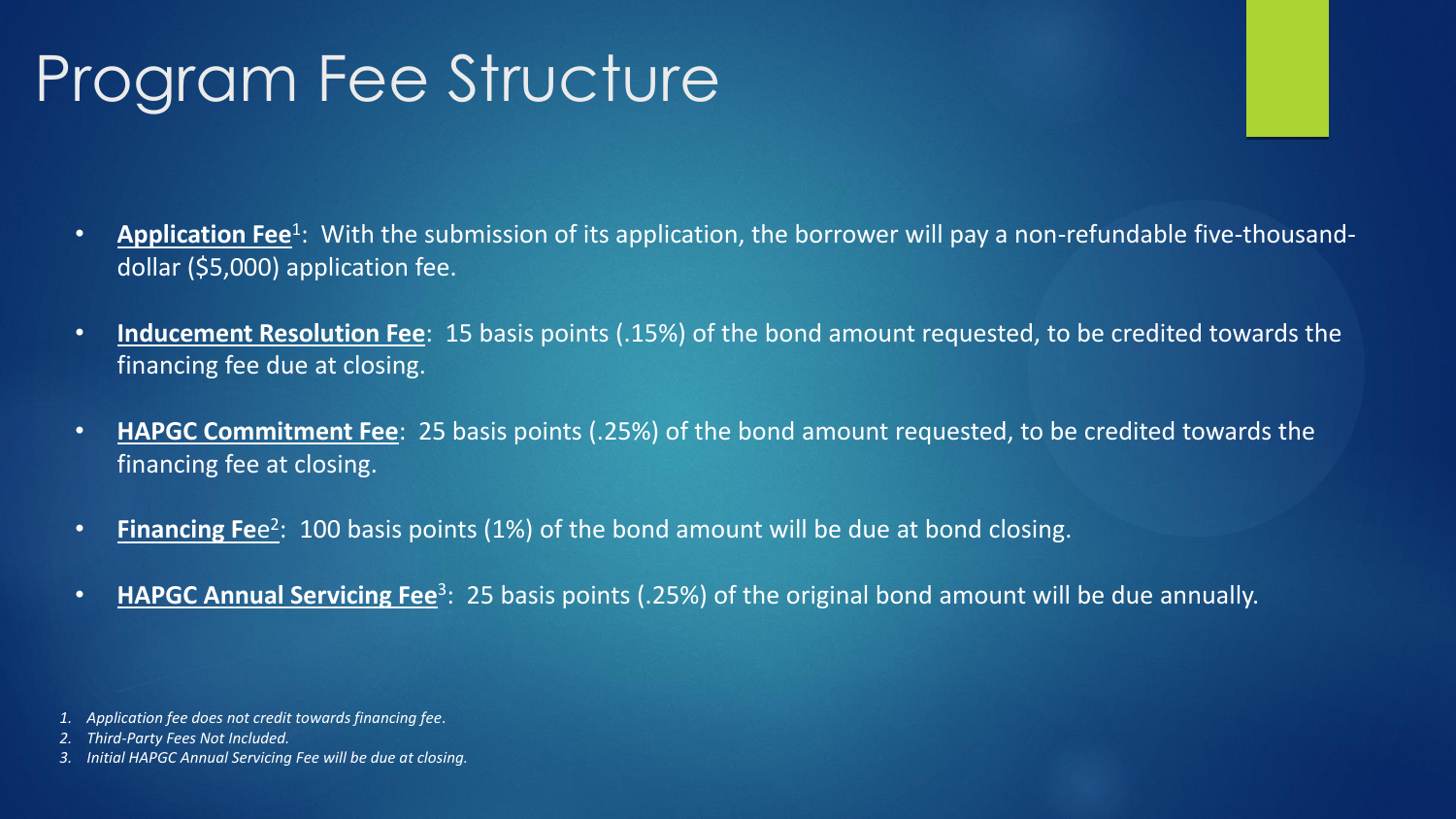### Open Discussion - Panel Guests

Panel Members:

➢ Sisera M. Daniel Chair of Kutak Rock's Washington, D.C. Public Finance Department

➢ Sydne Garchik Founder and President of MRK Partners, Inc.

➢ Tanya Dempsey Principal at CSG Advisors

➢ James F. McGraw Manager of HAPGC's Development, Modernization and Bond Finance Program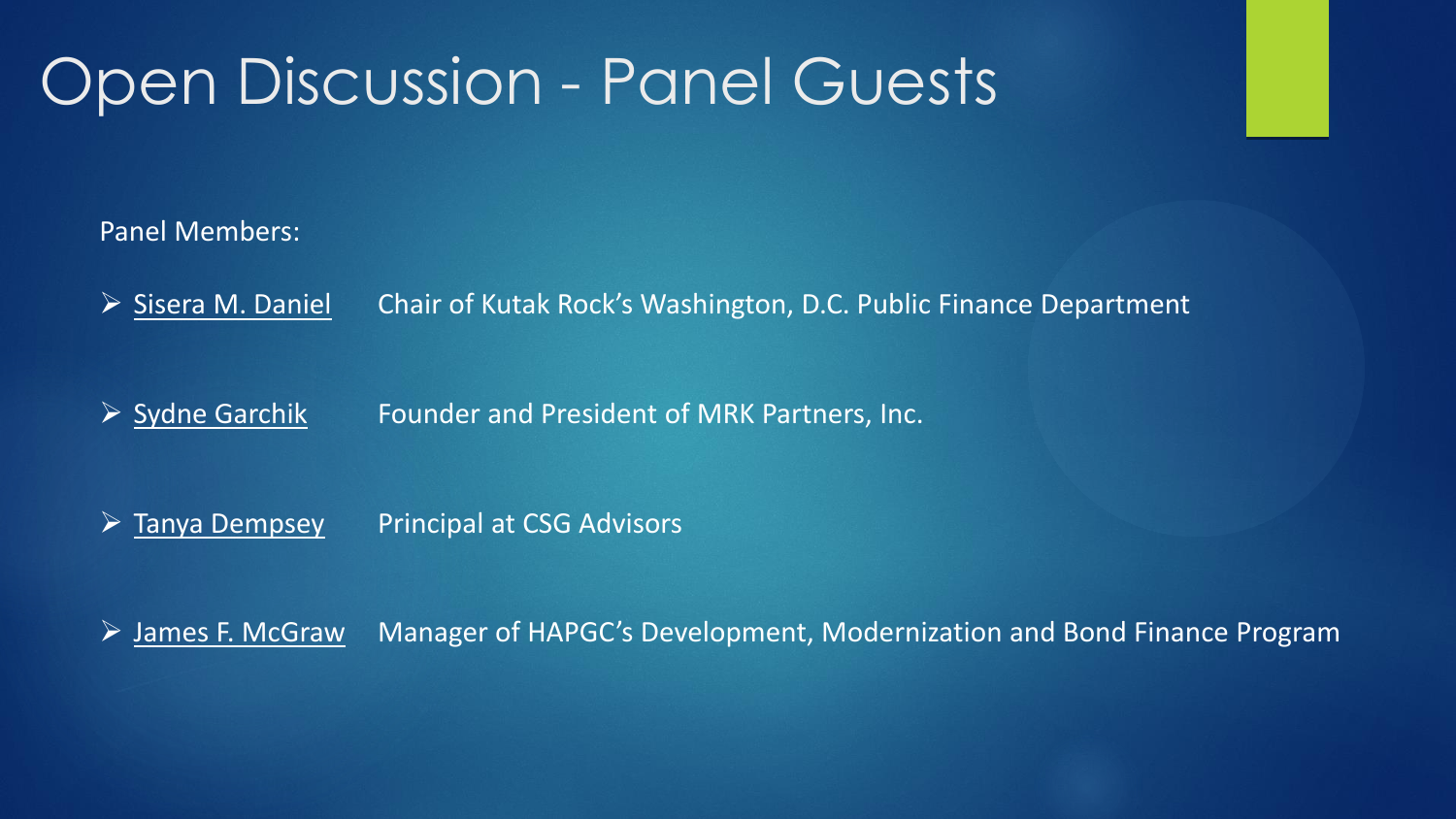# Additional Resources

Available on the HAPGC Website

- Affordable Housing Bond Finance Program Rental Housing Guide
- Affordable Housing Bond Finance Program Term Sheet
- Form 202 Multifamily Rental Financing Application (Excel)
- Form 203 Developer's and Sponsor/Owner's Qualifications (Excel)